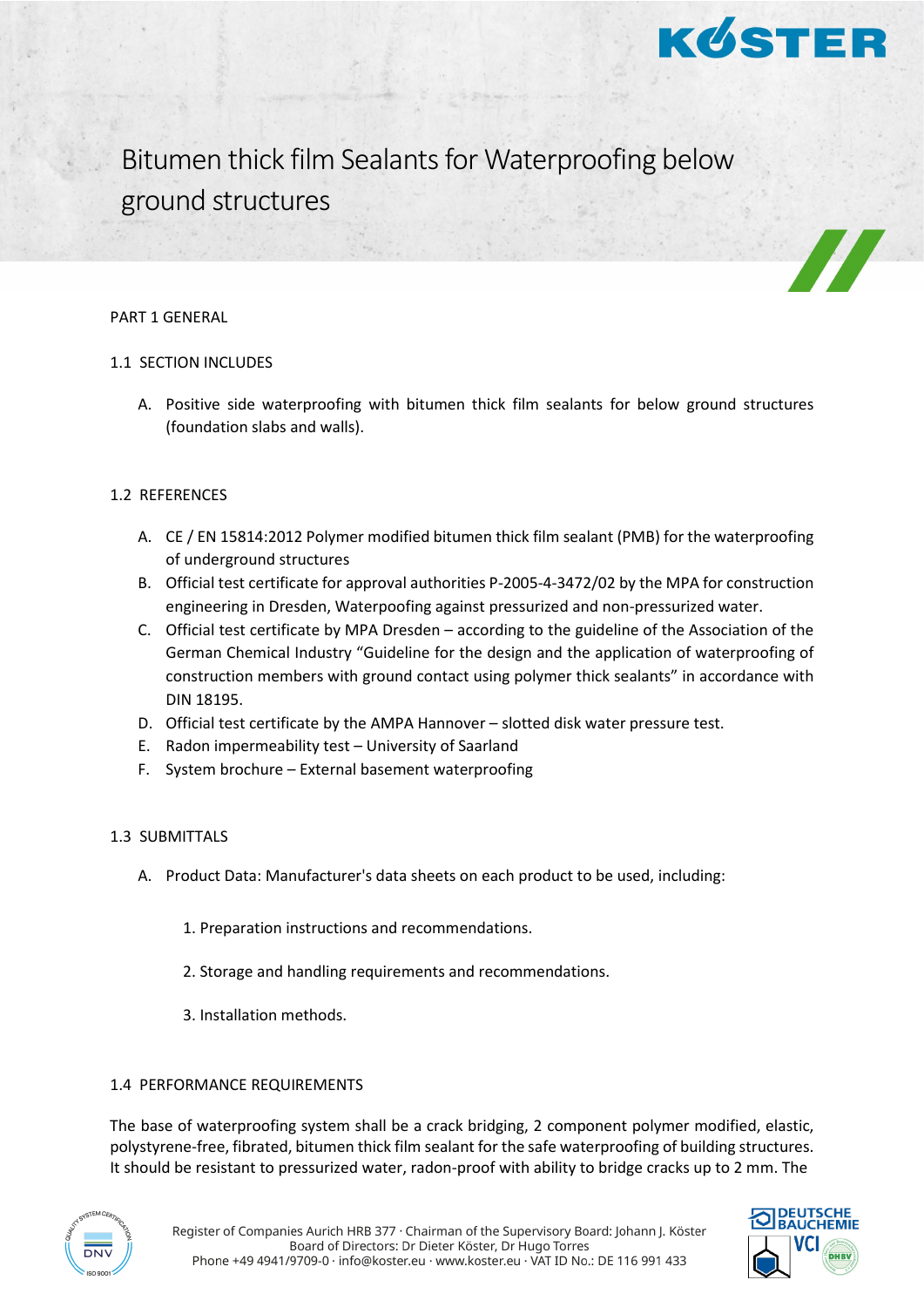



waterproofing system shall be KÖSTER Deuxan 2K, manufactured by KÖSTER Bauchemie AG, Aurich, Germany. Primer shall be a thin coat of a low viscous, substrate solidifying, hydrophobizing combination product on a polymer / silicate basis KÖSTER Polysil TG 500 applied to the substrate. For detail waterproofing around the pile heads waterproofing system shall be a cement based mix containing chemicals which penetrate with moisture into the capillary tracts and activate to form crystals which close the capillaries to produce the waterproofing effect. For such purpose, cementitious waterproofing system KÖSTER NB1 Grey should be used. Prior to beginning the waterproofing all wall – floor junctions has to be rounded by installing fillets using KÖSTER Repair Mortar Plus.

## 1.5 QUALITY ASSURANCE

A. Manufacturer Qualifications:

1. Manufacturer shall have no less than five years experience in manufacturing polymer modified bituminous and crystallizing cementitious waterproofing systems. The system shall be specifically formulated and marketed for waterproofing. System design shall not have changed for a minimum of five consecutive years prior to start of the work.

B. Installer Qualifications:

1. Applicator shall be approved by the manufacturer, experienced in surface preparation and application of the material and shall be subject to inspection and control by the manufacturer.

2. Installer shall have no less than three years experience installing the specified waterproofing systems, or have been factory certified and trained in the KÖSTER Training Program.

## 1.6 DELIVERY, STORAGE, AND HANDLING

- A. Deliver products to the job site in their original unopened containers, clearly labeled with the manufacturer's name and brand designation.
- B. Store products in an approved ventilated dry area; protect from contact with soil, dampness, freezing and direct sunlight.
- C. Handle products in a manner that will prevent breakage of containers and damage to products.
- D. Liquids should not be stored in areas with temperatures over than + 30  $°C$  or below + 5°C.

## 1.7 PROJECT CONDITIONS

- A. Maintain environmental conditions (temperature, humidity, and ventilation) within limits recommended by manufacturer for optimum results. Do not install products under environmental conditions outside manufacturer's absolute limits.
	- 1. Do not apply bituminous and cementitious waterproofing to unprotected surfaces in wet weather or to surfaces on which ice, frost or water is visible.
	- 2. Do not apply bituminous and cementitious waterproofing when the temperature is lower than  $+ 5$  °C or expected to fall below this temperature within 24 hours from time of application.



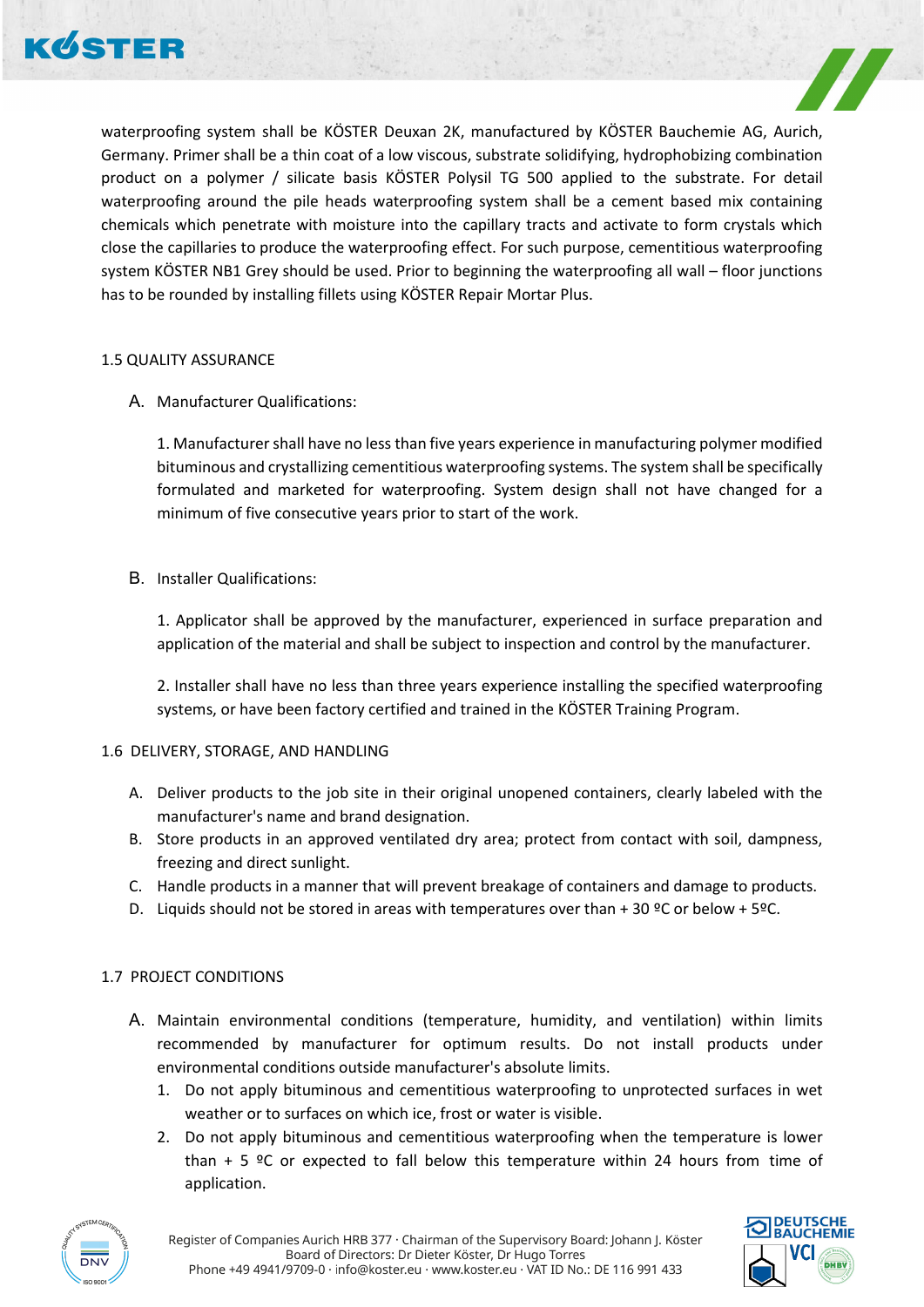

- 3. Do not apply bituminous and cementitious waterproofing in rain, snow, fog or mist.
- B. Protection: Protect bituminous and cementitious waterproofing to prevent damage from active rain for a minimum period of 24 hours from time of application. Protect bituminous waterproofing to prevent damages due to backfilling, all according to manufacturer's data sheet.

#### 1.8 WARRANTY

A. Installer of waterproofing system shall provide standard installation warranty for workmanship.

#### PART 2 PRODUCTS

## 2.1 MANUFACTURER

- A. Acceptable Manufacturer: KÖSTER BAUCHEMIE AG Dieselstraße 1-10 D-26607 Aurich Tel. 04941/9709-0 • Fax -40 • info@koester.eu • www.koester.eu
- B. Substitutions: Not permitted.
- C. Requests for substitutions will be considered in accordance with provisions section.
- D. Provide the materials of one manufacturer throughout the project as specified.

2.2 SYSTEM - POSITIVE SIDE WATERPROOFING WITH BITUMEN THICK FILM SEALANTS FOR WATERPROOFING BELOW GROUND STRUCTURES (FOUNDATION SLABS AND WALLS)

- A. Two component, polystyrene-free, fibrated, polymer modified bitumen thick film sealant, crack bridging, resistant to pressurized water and radon-proof.
	- 1. Product: KÖSTER Deuxan 2C
	- 2. Physical Properties:
		- a. Material base: bitumen / rubber with a reactive powder
		- b. Density of the mixture: 1.07 g/cm3.
		- c. Heat resistance: 70 °C.
		- d. Elongation at break: approx.. 100 %.
		- e. Waterproof after full cure: up to 5 bar.
		- f. Curing time: 24 h.
		- g. Effectiveness against radon: gas radon gas-proof.
		- h. Watertightness: Class W2A.
		- i. Crack bridging ability: class CB2.
		- j. Resistance against water: No discoloration of the water / No debonding of the inlay
		- k. Bending properties at low temperatures: No cracks.
		- l. Reaction to fire: Class E.
		- m. Compressive strength: Class C2A.
		- n. Durability of watertightness and reaction to fire: passed.





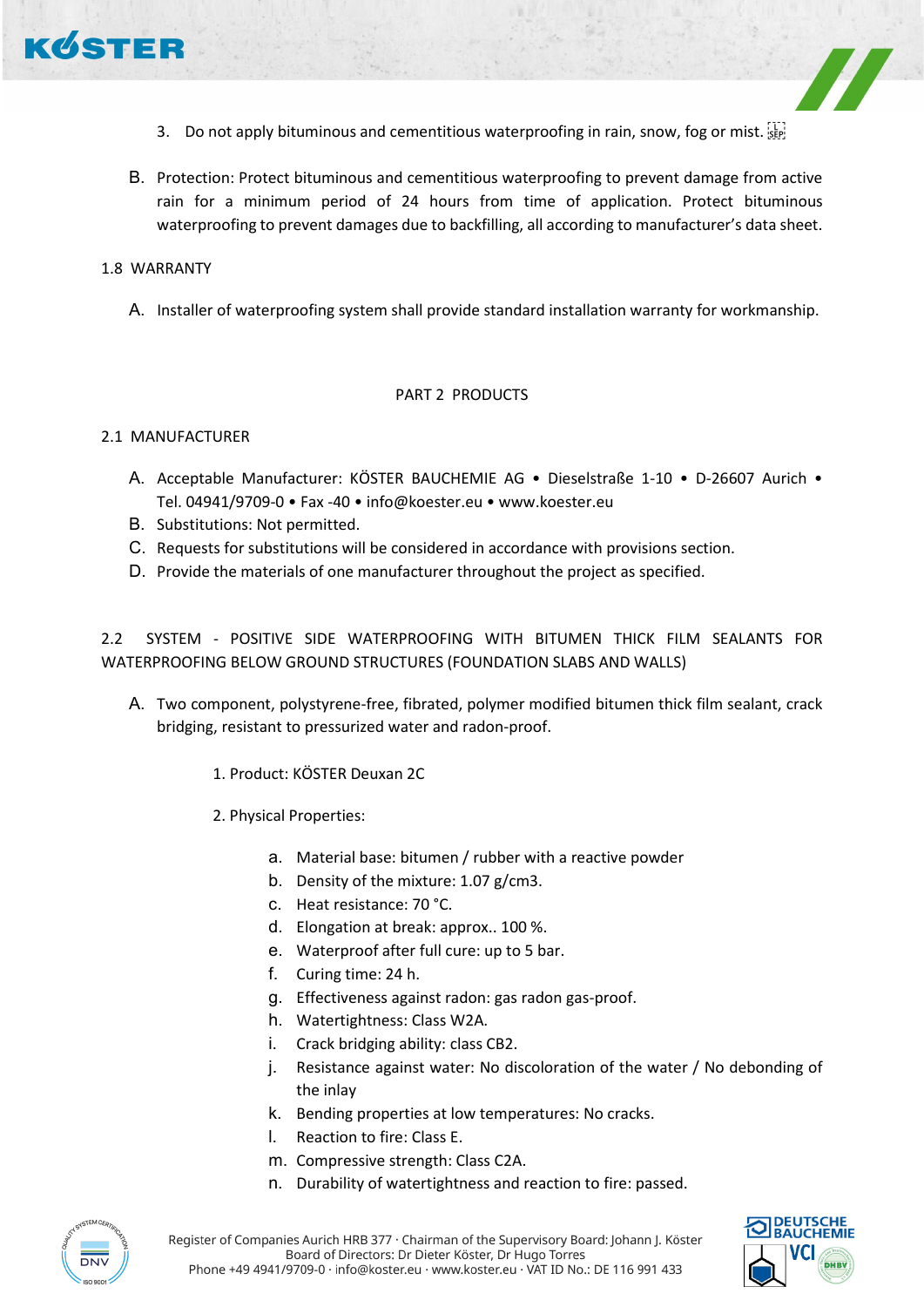



# 2.3 ADDITIONAL PRODUCTS

- A. KÖSTER NB 1 Grey. Cementitious, crystallizing cement-based mix containing chemicals which penetrate with moisture into the capillary tracts and activate to form crystals which close the capillaries to produce a cementitious waterproofing system that becomes a permanent, integral part of the structure and is non-toxic, inorganic and free of added chlorides and added sodiumbased compounds. Use for positive and negative side waterproofing of pile head details and wallfloor junctions before installation of fillets.
- B. KÖSTER SB Bonding Emulsion. Use where recommended by manufacturer to increase elasticity, flexibility, reduce water absorption, and improve bonding to steel. Do not use in case of drinking water contact where certification is required.
- C. KÖSTER Repair Mortar Plus. Watertight, fast setting, slightly expanding repair mortar with excellent adhesion. With the addition of KÖSTER SB Bonding Emulsion, it can be used as a PCC (polymer-modified cement concrete) mortar. Use for installing fillets or levelling the surface.
- D. KÖSTER Polysil TG 500. Thin fluid, deeply penetrating primer based on a polymers and silicates, used as primer beneath polymer modified bitumen thick film sealants, in order to consolidate, strengthen, and to protect mineral substrates and to reduce their absorbency.
- E. KÖSTER Glass Fibre Mesh. Highly tear resistant mesh for the reinforcement of waterproofing layers especially in the case of pressurized water, areas in danger of cracking as well as connections, wall / floor junctions and fillets. Resistant to dislocation, alkalis, plasticizer-free.
- F. KÖSTER Joint Tape 20 / 30. Thermoplastic tape for sealing expansion and dilatation joints and irregular cracks.
- G. KÖSTER KB-Pox Adhesive. Two component, epoxy based, High performance adhesive specially designed for fastening KÖSTER Joint Tapes to mineral, wooden and metal substrates.
- H. KÖSTER BE Rainproof. Liquid accelerator forming a water-repellent film on bitumen coatings and protects fresh bitumen coatings against rain.
- I. KÖSTER Universal Cleaner. Solvent free cleaning agent for bituminous materials and epoxy resins.
- J. KÖSTER SD Protection and Drainage Sheet 3-400. Green HD-PE based notched protection board which combines 3 functions in one product: (1) mechanical protection of the waterproofing layer (e.g. when backfilling the construction pit) according to DIN 18195, (2) decoupling of the waterproofing layer from any ground movement, (3) the hollow core leads seepage and backwater safely to the drainage.
- K. KÖSTER SD Edge Profile. Finishing profile for protection and drainage sheets.
- L. KÖSTER SD Fixing Element. Steel nails and mounting heads for the fixing of protection and drainage sheets.



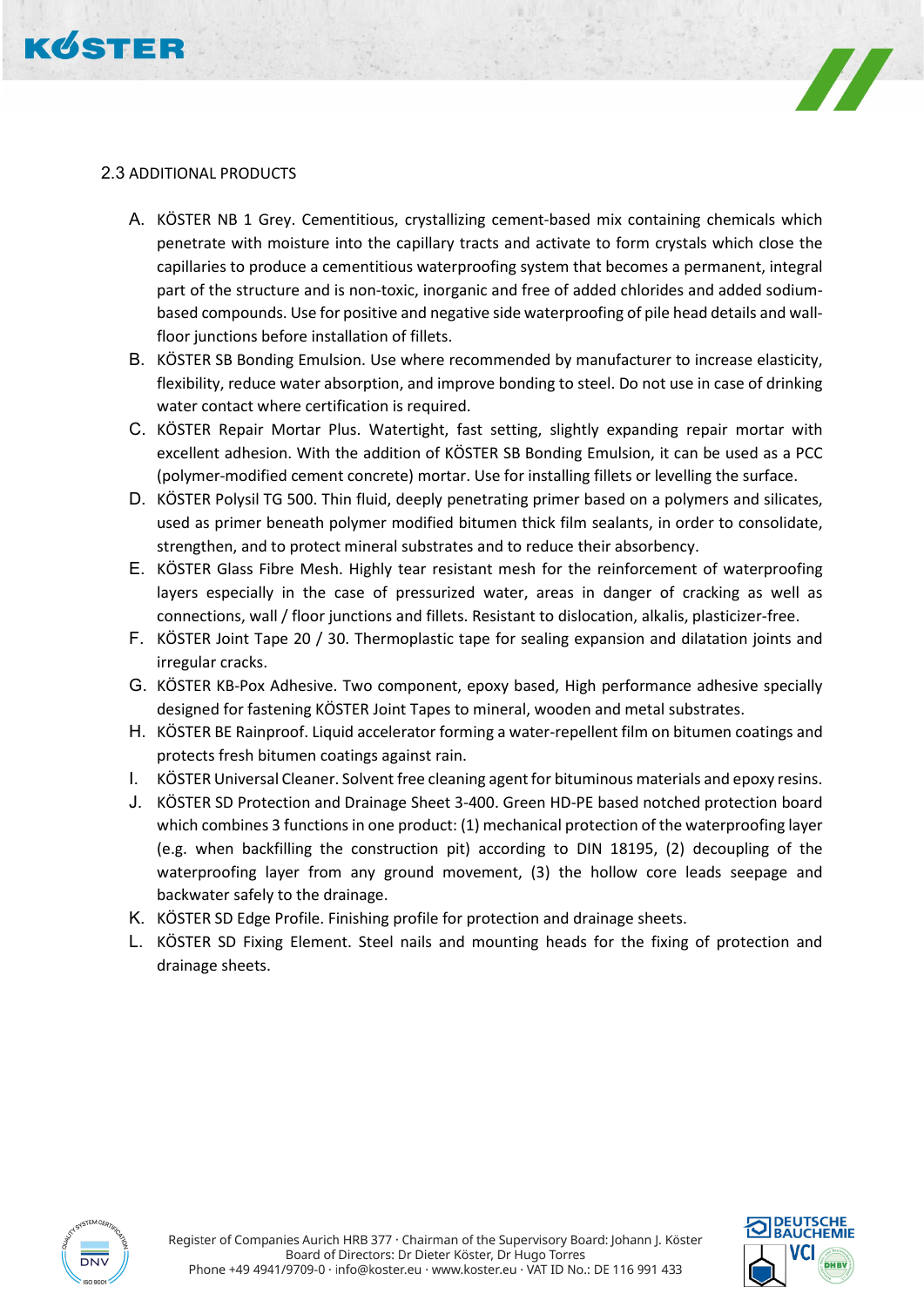

# PART 3. EXECUTION

## 3.1 EXAMINATION

- A. Do not begin installation until concrete substrates have been properly prepared.
- B. If substrate preparation is the responsibility of another installer, notify Architect of unsatisfactory preparation before proceeding.
- C. Concrete surface should be:
	- sound and solid
	- level, free of large breakouts, nests and ridges
	- absorptive
	- dry
	- clean, free of adhesion inhibiting soiling like dust, oil, grease etc.
	- free of gaping cracks
	- corners have to be broken
	- wall floor junctions have to be rounded out by the installation of fillets
	- protrusions and recesses have to be kept to a minimum

# 3.2 PREPARATION

- A. Clean surfaces thoroughly prior to installation. All concrete surfaces must be solid, sound, and free of all laitance, oils, grease, curing agents, or other foreign materials which might affect the bonding adversely.
- B. Prepare surfaces using the methods recommended by the manufacturer for achieving the best result for the substrate under the project conditions.
- C. Clean surfaces to receive bituminous or cementitious waterproofing, chip or abrasive blast to a CSP-3 (ICRI Guideline 3102R13) profile to remove defective materials and foreign matter such as paint, dirt, grease, curing agents, form release agents, and mineral salts. Suitable surface cleaning methods are cleaning with water jet (300 to 500 bar), sandblasting and water jet (100 bar) or shot blasting. In case there is form work release oil on the surface, apply a suitable detergent to the surface before cleaning with the water jet. If concrete surface has been previously treated with other agents, notify manufacturer before proceeding.
- D. Test quality of the surface cleaning and preparing:
	- 1. Pull-off test: Pull-off strength must be  $> 1.5$  N / mm<sup>2</sup> tested with an Elcometer surface adhesion tester or similar precision instrument. Test the substrate at least once for every thousand square meters. Only results with failure in the concrete substrate (min 3 mm deep) are accepted. Failures in the adhesive must have values  $> 2.0$  N/mm<sup>2</sup> for acceptance. Document where and when testing was carried out and document the results obtained.
	- 2. Scratch test: Scratch the substrate with a nail or something similar. If particles come off the surface or if the fingernail can penetrate the substrate, remove the entire sinter layer.
	- 3. Wipe test: Wipe with your hand over the substrate. If no particles become detached and if the hand remains clean, then the substrate is acceptable.
	- 4. Water test: To evaluate the absorptiveness of the substrate, wet the substrate. Water which is applied to the substrate must not roll off the surface but it must distribute within a short period of time.
- E. Repair cracks, expansion joints, control Joints, and open surface honeycombs.
	- 1. Use KÖSTER SB Bonding Emulsion with manufacturer approved concrete repair



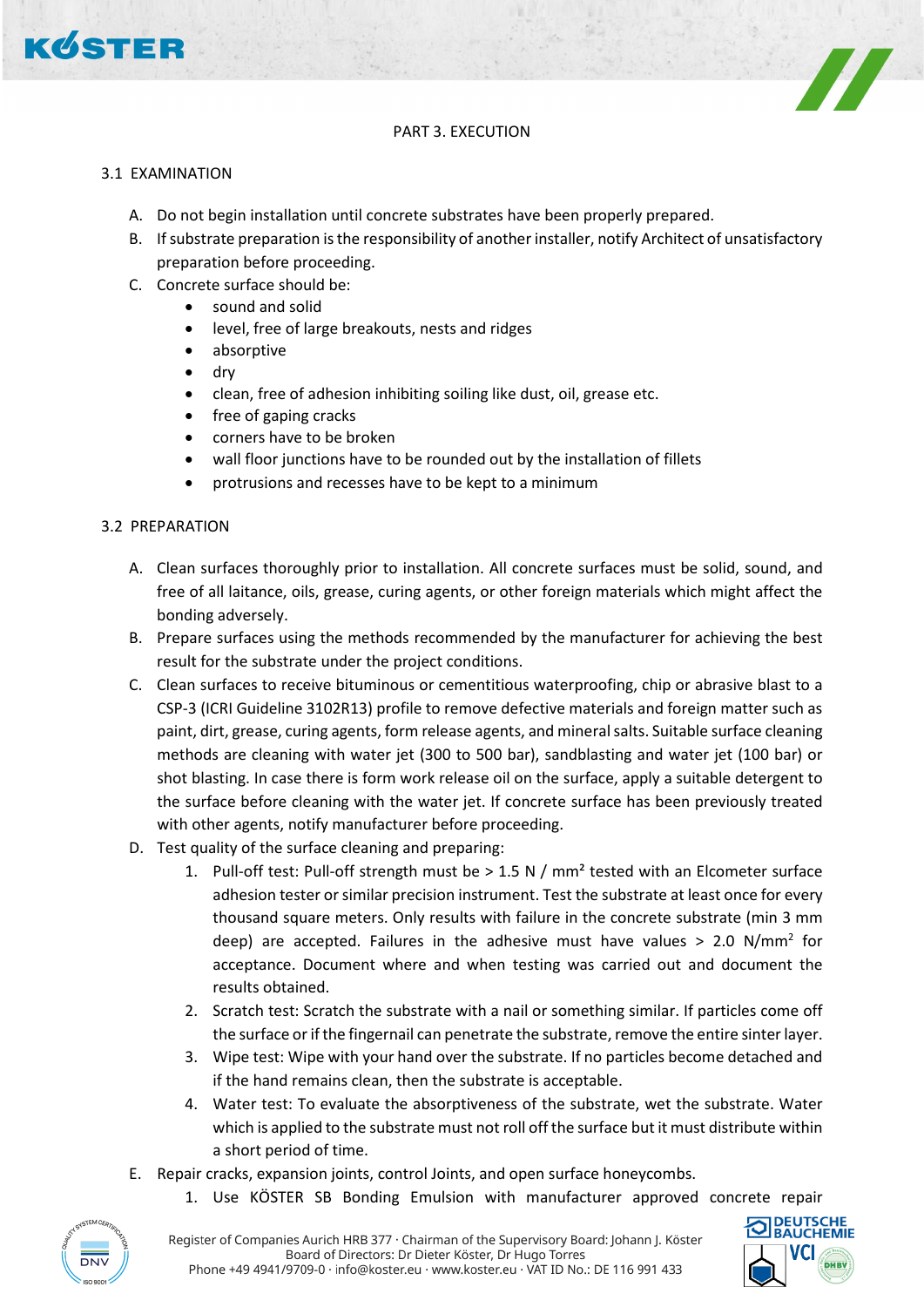KØSTER



materials. (Such as the KÖSTER Repair Mortar Plus). Comply with requirements listed in manufacturer's technical data information. No exceptions.

- 2. Moving joints and cracks are treated and detailed as expansion joints. Install an elastic sealant and corresponding primer in accordance with sealant manufacturer's instructions.
- F. Honeycombed areas, cavities, recesses and chipped out areas where form ties have been cut or removed must be routed/bush hammered to sound base and repaired according to manufacturer's instructions and patched flush with KÖSTER Repair Mortar Plus with 20 % KÖSTER SB Bonding Emulsion added to the mixing water.
- G. All holes, voids, defects etc. in the substrate have to be leveled before applying KÖSTER Deuxan 2C:
	- 1. Large holes, deeper or wider than 5 mm: Uneven surfaces must be first rendered flush with KÖSTER Repair Mortar Plus with 20 % KÖSTER SB Bonding Emulsion added to the mixing water.
	- 2. Small holes, shallower or narrower than 5 mm: There are two methods to close small holes.
		- i. Slurry coat made of KÖSTER NB 1 Grey: Small holes up to a width or depth of 5 mm can be closed using the waterproofing slurry KÖSTER NB 1 Grey. If used for this purpose, apply one layer of KÖSTER NB 1 Grey with a consumption of approx. 2.0 kg  $/m<sup>2</sup>$  by brush.
		- ii. Scratch coat with KÖSTER Deuxan 2C: When applying KÖSTER Deuxan 2C, you must be able to reach all areas and ensure a uniform coat which is free of pinholes and other irregularities.
- H. Treatment of construction joints: All joints subjected to potential movements have to be sealed with KÖSTER Joint Tape 20 or 30, thermoplastic tapes for sealing expansion and dilatation joints (up to 12 or 20 cm width). The joint tape system consists of KÖSTER Joint Tape and KÖSTER KB-Pox Adhesive, a high performance adhesive for fastening the joint tape to mineral substrates. Joint sealing should be done according manufacturer's technical data information and instructions.
- I. Fillets and Coves between Horizontal and Vertical Areas: In order to reduce the tensions on the waterproofing layer, 90° angles at wall-floor junction must be rounded out by the installation of fillets. Mortar fillets should be made out of KÖSTER Repair Mortar Plus with 20 % KÖSTER SB Bonding Emulsion added to the mixing water. Rounded mortar fillets should have a leg length of 4 to 6 cm. Fillets can also be made out of KÖSTER Deuxan 2C. Fillets made of KÖSTER Deuxan 2C should have a leg length of approx. 2 cm. Greater leg length will lead to a higher layer thickness of the KÖSTER Deuxan 2C which can lead to cracking of the fillet. KÖSTER Deuxan 2C should be applied in a maximum layer thickness of 8 mm. Allow the fillet to cure sufficiently before coating it over. Curing time of the fillet will depend on the ambient weather conditions. Protect the freshly installed fillet form rain.
- J. Where fillets or coves are specified it is desirable that the cementitious waterproofing be applied behind the cove strip (such as KÖSTER NB 1 Grey).
- K. Breaking the corners: To prevent damage to the membrane due to mechanical stresses, all corners need to be broken at a 45° angle with a grinding tool. In new construction it is recommended to install a triangular wooden molding onto the top edge of the form work for the foundation slab.



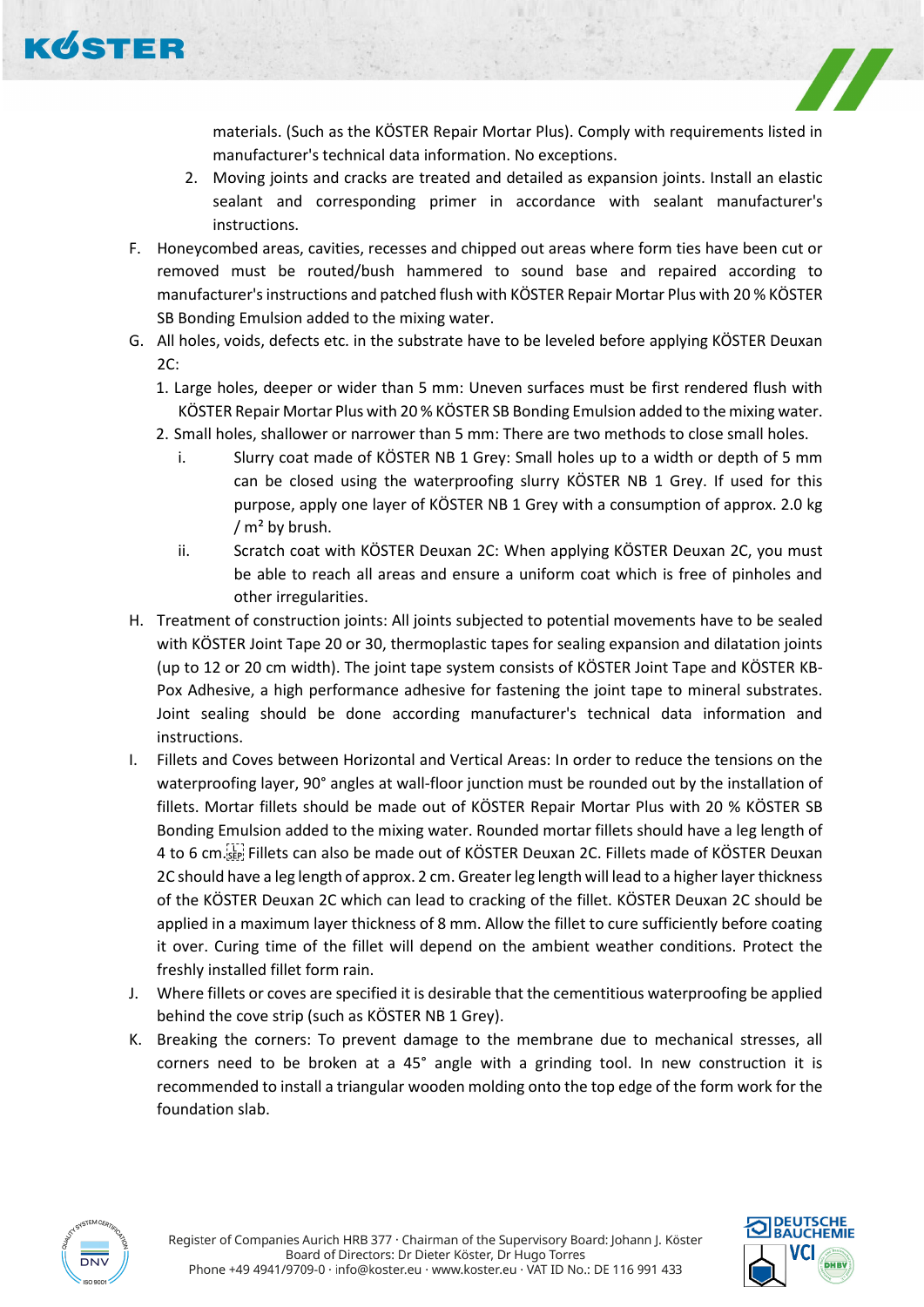

3.3 INSTALLATION - POSITIVE SIDE WATERPROOFING WITH BITUMEN THICK FILM SEALANTS FOR WATERPROOFING BELOW GROUND STRUCTURES (FOUNDATION SLABS AND WALLS)

- A. Install in accordance with manufacturer's instructions.
- B. On horizontal surfaces, after drying of blinding concrete layer, all the pile head details and reinforcement penetrations details should be waterproofed against ground moisture, and nonpressurized and pressurized water using cementitous mineral waterproofing with subsequently crystallizing agents (such as KÖSTER NB 1 Grey). After removing of all protrusions and cleaning the pile head, surface between reinforcement is smoothed with KÖSTER Repair Mortar Plus and fillets are installed between pile-head and blinding concrete layer with the same mortar. Complete surface of pile head together with an additional position of future overlap with KÖSTER Deuxan 2C on blinding layer (minimum of 10-15 cm) is than waterproofed with KÖSTER NB 1 Grey, in 2-3 layers by brush.
- C. Application Priming the surface:
	- 1. Fillets must have dried completely before primers are applied.
	- 2. The substrate should be dry or slightly damp, (no visible water), frostfree, free of tar and oil and free of loose particles.
	- 3. Priming the substrate:
		- i. Scratch coat with KÖSTER Deuxan 2C: The substrate can be primed by applying a scratch coat of KÖSTER Deuxan 2C. If a scratch coat of KÖSTER Deuxan 2C was applied to the substrate to level unevenness, then no further priming is necessary. A scratch coat of KÖSTER Deuxan 2C cannot be counted as a waterproofing layer. The first waterproofing layer should be applied on top of the scratch coat as soon as the scratch coat has sufficiently cured. Curing time depends largely on the environmental conditions.
		- ii. Priming with KÖSTER Polysil TG 500: Mineral substrates always have to be primed with KÖSTER Polysil TG 500 (approx.  $100 - 130$  g / m<sup>2</sup>). Strongly absorbent surfaces may require up to 250 g /  $m<sup>2</sup>$ . KÖSTER Polysil TG 500 leads to a reduction of the pore volume. It increases the chemical and mechanical resistance of mineral building materials. KÖSTER Polysil TG 500 acts strengthening and hydrophobizing. KÖSTER Polysil TG 500 is applied in 1 layer. The finished coating of KÖSTER Polysil TG 500 must be uniform. Suitable methods of application are brush or spray application.
	- 4. Priming is not necessary on polystyrene substrates.
- D. Application General:
	- 1. Do not apply KÖSTER Deuxan 2C at air temperatures below + 5 °C or above +35 °C.
	- 2. Do not apply KÖSTER Deuxan 2C if substrate temperatures are below + 5 °C or above +30 °C.
	- 3. Application at very high temperatures: When processed in high ambient temperatures, KÖSTER Deuxan 2C may show a reduced pot life.
	- 4. Application at low temperatures: Temperatures must be above +5° C at all times during application and also remain above + 5° C until KÖSTER Deuxan 2C has completely cured.
	- 5. Touch-up, repair or replace damaged products before Substantial Completion.
	- 6. Do not expose the material to frost, rain and water or to direct sunlight until it has fully cured.



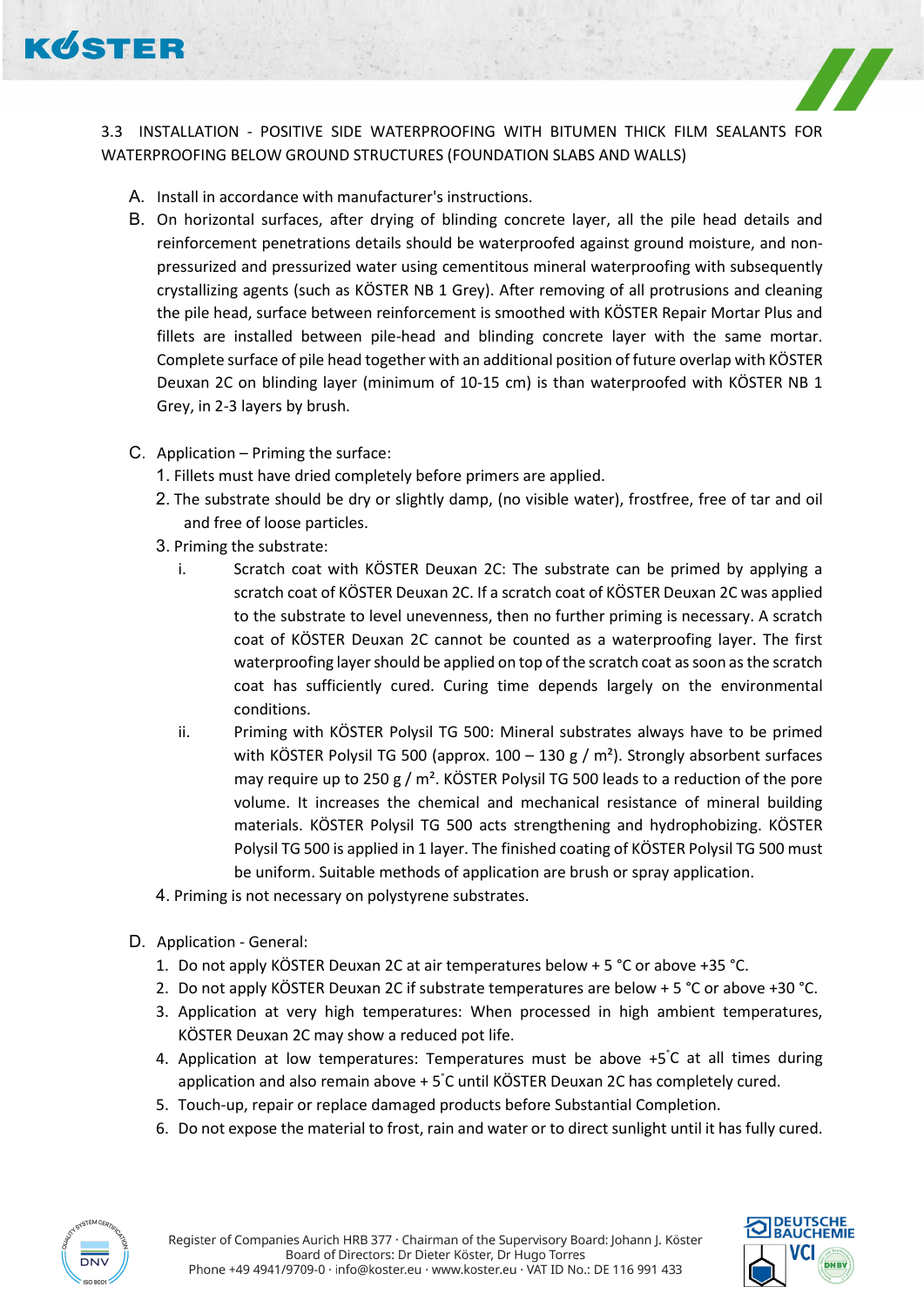

- E. Mixing:
	- 1. Add the powder to the liquid component in portions and continually mix both components intensively with each other using a slow rotating stirring device until the material becomes a paste-like, lump-free, homogeneous mass (mixing time is min. 3 minutes).
- F. Application:
	- 1. A waterproofing made of KÖSTER Deuxan 2C is always applied in 2 layers.
	- 2. The layers have to be applied shortly after each other. Each finished layer must be uniform, even in thickness, free of pinholes and free of any other defects.
	- 3. Total consumption must be at least 3.0 kg /  $m^2$  and maximally 7.0 kg /  $m^2$ . KÖSTER Deuxan 2C should be applied in a maximum thickness of 8 mm.
	- 4. The material is applied by trowel. Either a 10 mm toothed trowel is used or a special layer thickness trowel (available in 3 mm and 4 mm) is used.
		- i. Toothed trowels: Use a standard trowel to remove the ready mixed material from the bucket and then apply it to the substrate with the toothed side of a toothed trowel. When applying the material with the toothed trowel, the trowel is held at an angle to the substrate so that the resulting thickness of the "toothed" layer will be approx. 6 mm. After a uniform "toothed" layer has been applied, the layer is smoothed with the flat side of the trowel. The result is a uniform layer with a thickness of approx. 3 mm.
		- ii. "Layer thickness" trowels: "Layer thickness" trowels were developed especially for the application of bitumen thick film coatings. Disks with the radius of 3 mm or 4 mm are welded to one edge of the trowel so that the layer of the bitumen thick film coating which is applied with that trowel will have the thickness of the radius of the disk. A coating which has been applied with a "layer thickness" trowel has small tracks in it from the disks of the trowel. After a layer of KÖSTER Deuxan 2C has been applied, the tracks are closed using the straight edge of the trowel that has no disks.
	- 5. In areas which are in danger of cracking, the coating should be reinforced with KÖSTER Glass Fiber Mesh. This mesh is embedded into the first fresh coat of KÖSTER Deuxan 2C. Immediately after KÖSTER Deuxan 2C has been applied to the wall, a piece of KÖSTER Glass Fiber Mesh, precut to the required size, is placed in front of the fresh material and pushed into the fresh coating with the straight edge of a trowel. If the mesh is embedded in larger areas, make sure to overlap individual pieces by approx. 10 cm.
	- 6. In case of horizontal waterproofing of floor areas, embed KÖSTER Glass Fiber Mesh into the complete waterproofing area.
	- 7. The waterproofing layer of the wall area has to extend at least 10 cm onto the front of the floor slab or foundation. External waterproofing has to be connected in all areas to the existing horizontal waterproofing.
	- 8. Pipe penetrations must be waterproofed with special care. First clean and then roughen the outside of the penetrating pipe. This can be done using e. g. sandpaper. Then the fillet made of KÖSTER Deuxan 2C is installed and allowed to cure. Into the first fresh layer of the area waterproofing made of KÖSTER Deuxan 2C, KÖSTER Glass Fiber Mesh is embedded. It is necessary to make sure that the material of the installed parts is compatible with the waterproofing material.
	- 9. The waterproofing layer has to be free of flaws, even and in the required thickness. The actual layer thickness must nowhere be less than the required minimum thickness and in no case exceed it by more than 100 %.